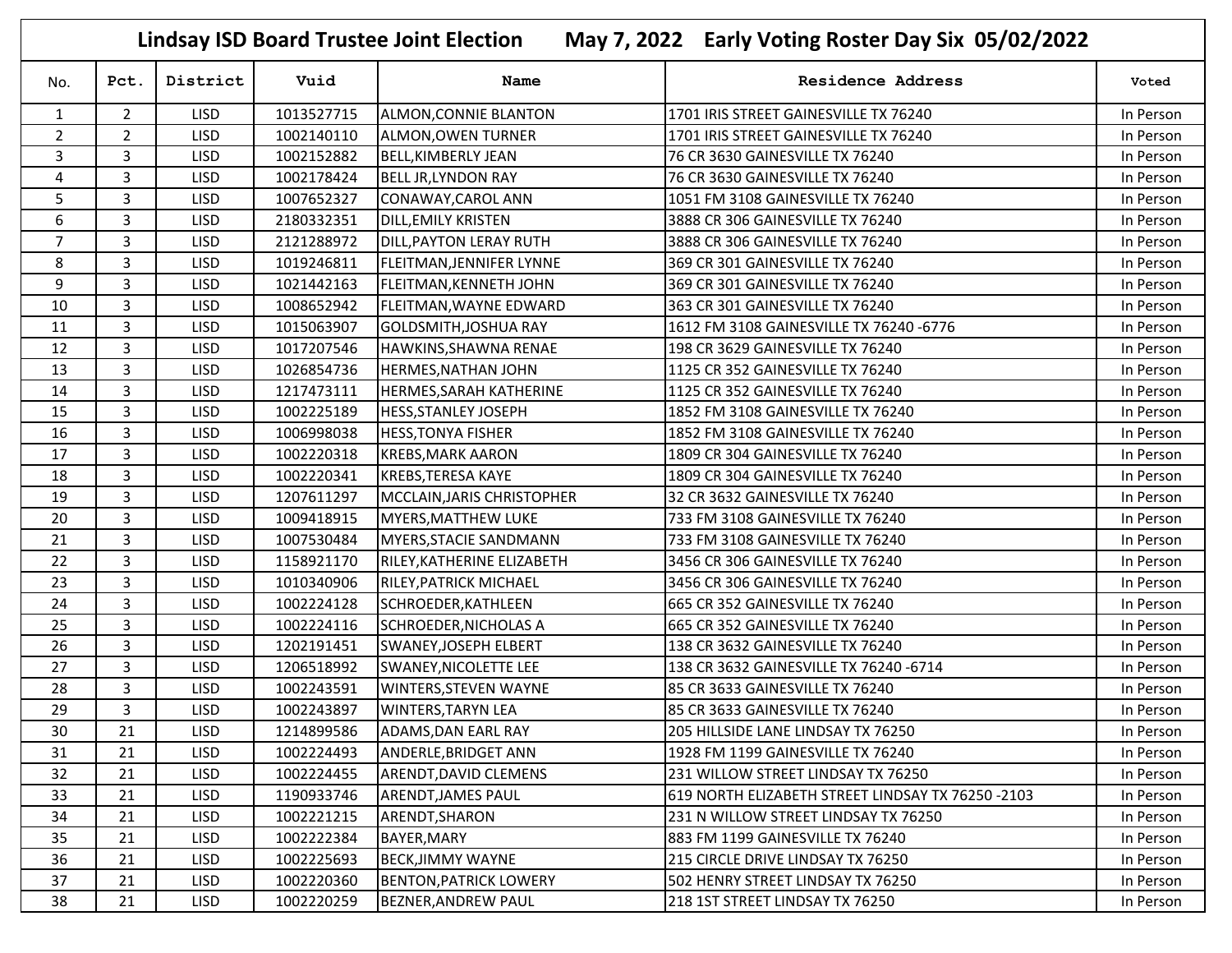| 39 | 21 | <b>LISD</b> | 1002222822 | BEZNER, BARBARA SCHUMACHER      | 830 WILLOW STREET LINDSAY TX 76250 -2160      | In Person |
|----|----|-------------|------------|---------------------------------|-----------------------------------------------|-----------|
| 40 | 21 | <b>LISD</b> | 1002224486 | <b>BEZNER, BRUCE JOSEPH</b>     | 900 ASH STREET LINDSAY TX 76250               | In Person |
| 41 | 21 | <b>LISD</b> | 1002223512 | <b>BEZNER JR, JOSEPH JOHN</b>   | 830 WILLOW STREET LINDSAY TX 76250            | In Person |
| 42 | 21 | <b>LISD</b> | 1002147939 | <b>BEZNER, KENNETH PAUL</b>     | 507 HENRY STREET LINDSAY TX 76250             | In Person |
| 43 | 21 | <b>LISD</b> | 1002220762 | <b>BEZNER, MATTHEW ARNOLD</b>   | 130 WILLOW STREET LINDSAY TX 76250            | In Person |
| 44 | 21 | <b>LISD</b> | 1002220581 | <b>BEZNER, PATRICK ALPHONSE</b> | 304 WEST 1ST STREET LINDSAY TX 76250          | In Person |
| 45 | 21 | <b>LISD</b> | 1002220302 | <b>BEZNER, SUSAN BARBARA</b>    | 218 1ST STREET LINDSAY TX 76250               | In Person |
| 46 | 21 | <b>LISD</b> | 1164520276 | <b>BEZNER, SUZANNE FLUSCHE</b>  | 507 HENRY STREET LINDSAY TX 76250             | In Person |
| 47 | 21 | <b>LISD</b> | 1002220926 | <b>BEZNER, TAMMY SUE</b>        | 304 WEST 1ST STREET LINDSAY TX 76250          | In Person |
| 48 | 21 | <b>LISD</b> | 1002224747 | <b>BLOCK, GLENN MICHAEL</b>     | 501 7TH STREET LINDSAY TX 76250               | In Person |
| 49 | 21 | <b>LISD</b> | 1002224752 | <b>BLOCK, SONYA KAY</b>         | 501 WEST 7TH STREET LINDSAY TX 76250          | In Person |
| 50 | 21 | <b>LISD</b> | 1201840227 | <b>BLOCK, TRAVIS GLENN</b>      | 900 HICKORY STREET LINDSAY TX 76250           | In Person |
| 51 | 21 | <b>LISD</b> | 1147034292 | <b>BOWMAN, ZACHRY NEAL</b>      | 249 CR 466 GAINESVILLE TX 76240               | In Person |
| 52 | 21 | <b>LISD</b> | 1009721412 | CAILLIER, GAYLE MARIE           | 107 CIRCLE DRIVE WEST LINDSAY TX 76250        | In Person |
| 53 | 21 | <b>LISD</b> | 1011681985 | CAILLIER, KENNETH J             | 107 CIRCLE DRIVE WEST LINDSAY TX 76250        | In Person |
| 54 | 21 | <b>LISD</b> | 1000649222 | CARPENTER, CRAIG EDWARD         | 34 CR 439 LINDSAY TX 76250 -3025              | In Person |
| 55 | 21 | <b>LISD</b> | 1013559207 | COLWELL, CHARLES KELLER         | 500 4TH STREET LINDSAY TX 76250 -2512         | In Person |
| 56 | 21 | <b>LISD</b> | 1013007655 | <b>COLWELL, JANELLE ANN</b>     | 500 4TH STREET LINDSAY TX 76250               | In Person |
| 57 | 21 | <b>LISD</b> | 1002150169 | CONNETT, DENISE DEE             | 2615 CR 409 GAINESVILLE TX 76240              | In Person |
| 58 | 21 | <b>LISD</b> | 1162210513 | <b>DENNIS, CHRISTY LYNN</b>     | 114 2ND STREET LINDSAY TX 76250               | In Person |
| 59 | 21 | <b>LISD</b> | 1157445631 | DENNIS, MARCUS DOUGLAS          | 114 2ND STREET LINDSAY TX 76250               | In Person |
| 60 | 21 | <b>LISD</b> | 1002223287 | DENNIS, VIRGINIA PELZEL         | 400 CIRCLE DRIVE LINDSAY TX 76250             | In Person |
| 61 | 21 | <b>LISD</b> | 1002223202 | DENNIS, WILLARD DOUGLAS         | 400 CIRCLE DRIVE LINDSAY TX 76250             | In Person |
| 62 | 21 | <b>LISD</b> | 1002221355 | DIETER, ANNA                    | 230 S WILLOW STREET LINDSAY TX 76250          | In Person |
| 63 | 21 | <b>LISD</b> | 1010091553 | <b>DIETER, BRANDI TURNER</b>    | 102 WEST ELMVIEW STREET LINDSAY TX 76250      | In Person |
| 64 | 21 | <b>LISD</b> | 1002224948 | <b>DIETER, GINGER KAY</b>       | 307 N ELM ST LINDSAY TX 76250                 | In Person |
| 65 | 21 | <b>LISD</b> | 1002225002 | <b>DIETER, JOHN D</b>           | 307 N ELM ST LINDSAY TX 76250                 | In Person |
| 66 | 21 | <b>LISD</b> | 1091185973 | <b>DIETER, LAURA MARRS</b>      | 100 NORTH MAPLE STREET LINDSAY TX 76250       | In Person |
| 67 | 21 | <b>LISD</b> | 1154961075 | DIETER, RONALD JOSEPH           | 100 NORTH MAPLE STREET LINDSAY TX 76250       | In Person |
| 68 | 21 | <b>LISD</b> | 1002221364 | DIETER, RUDY WILLIAM            | 230 S WILLOW STREET LINDSAY TX 76250          | In Person |
| 69 | 21 | <b>LISD</b> | 1002223857 | <b>EBERHART, TOMMY EDWARD</b>   | 506 FM 1200 GAINESVILLE TX 76240              | In Person |
| 70 | 21 | <b>LISD</b> | 1063005873 | ELLINGWOOD, ROBERT EDWARD       | 415 CHAPPARAL LINDSAY TX 76250                | In Person |
| 71 | 21 | <b>LISD</b> | 2125089783 | ELLINGWOOD, SUSAN R             | 415 CHAPPARAL APT C2 LINDSAY TX 76250         | In Person |
| 72 | 21 | <b>LISD</b> | 1007605687 | <b>EVANS, SCOTT THOMAS</b>      | 200 HILLSIDE LANE LINDSAY TX 76250            | In Person |
| 73 | 21 | <b>LISD</b> | 1009368795 | FISHER, LAURA ANN               | 779 CR 438 LINDSAY TX 76250                   | In Person |
| 74 | 21 | <b>LISD</b> | 1002238482 | FLEITMAN, CHAD MICHAEL          | 419 MAPLE LINDSAY TX 76250                    | In Person |
| 75 | 21 | <b>LISD</b> | 1002224246 | FLEITMAN, DEBRA KAY             | 419 NORTH MAPLE STREET LINDSAY TX 76250       | In Person |
| 76 | 21 | <b>LISD</b> | 1002147047 | <b>FLEITMAN, KAREN BELL</b>     | 200 WEST 1ST STREET LINDSAY TX 76250          | In Person |
| 77 | 21 | <b>LISD</b> | 1002224472 | FLEITMAN, KENNETH WAYNE         | 401 N ELM ST LINDSAY TX 76250                 | In Person |
| 78 | 21 | <b>LISD</b> | 1219192843 | <b>FLEITMAN, NICOLE RENAE</b>   | 419 NORTH MAPLE STREET LINDSAY TX 76250 -2131 | In Person |
| 79 | 21 | <b>LISD</b> | 1011472699 | <b>FLEITMAN, RUSSELL JAMES</b>  | 411 9TH STREET LINDSAY TX 76250               | In Person |
| 80 | 21 | <b>LISD</b> | 1002147355 | FLEITMAN, SCOTT FRANCIS         | 200 W 1ST STREET LINDSAY TX 76250             | In Person |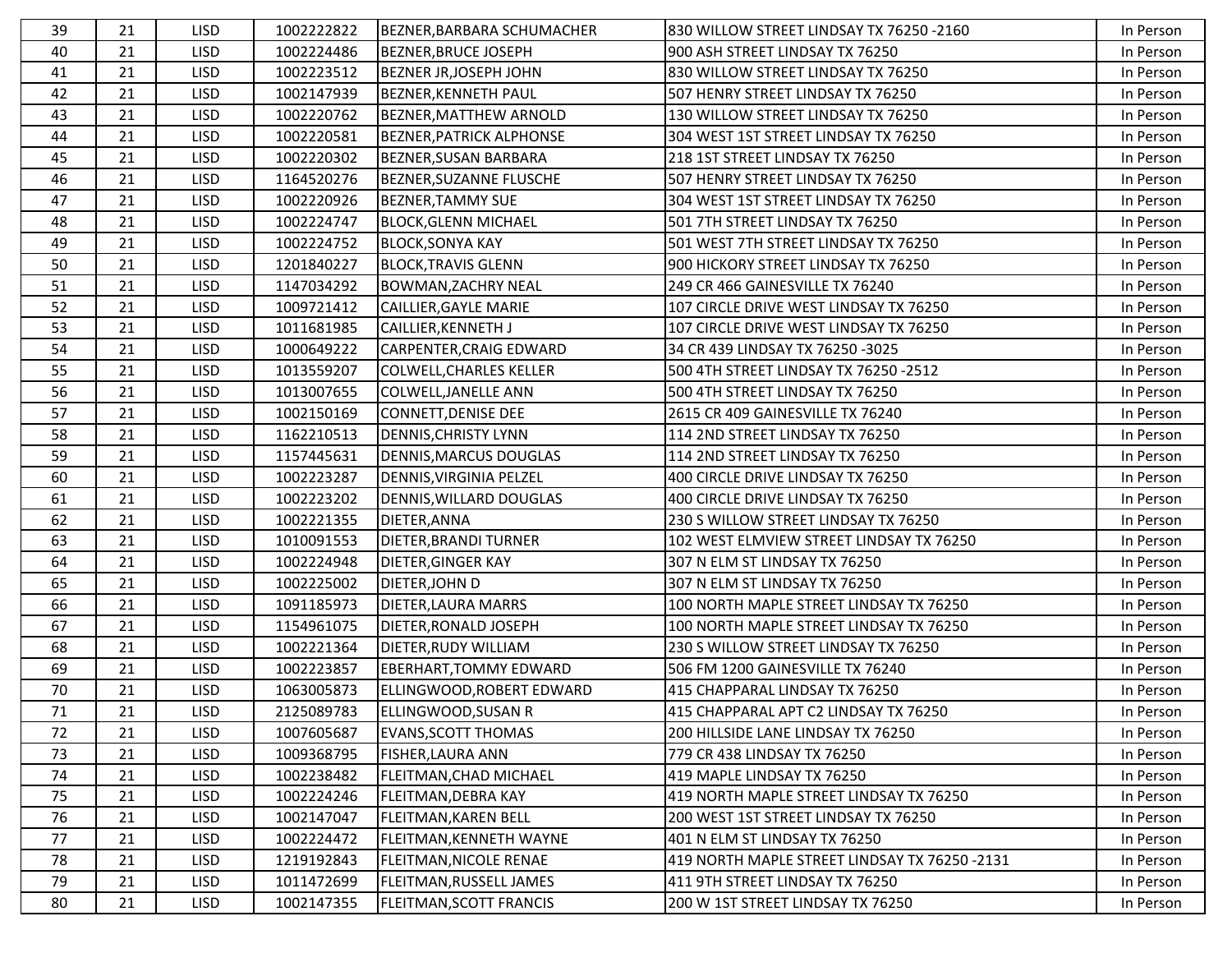| 81  | 21 | <b>LISD</b> | 1002273961 | <b>FLEITMAN, SUSAN</b>          | 401 N ELM ST LINDSAY TX 76250                       | In Person |
|-----|----|-------------|------------|---------------------------------|-----------------------------------------------------|-----------|
| 82  | 21 | <b>LISD</b> | 1007311145 | <b>FORSON, CASEY LEROI</b>      | 513 WALNUT STREET LINDSAY TX 76250 -2322            | In Person |
| 83  | 21 | <b>LISD</b> | 1201098330 | <b>FOUST, PAIGE CATHERINE</b>   | 230 WEST 6TH STREET LINDSAY TX 76250                | In Person |
| 84  | 21 | <b>LISD</b> | 1019069109 | FUHRMANN, ANNETTE WITHEROW      | 1500 CR 407 GAINESVILLE TX 76240                    | In Person |
| 85  | 21 | <b>LISD</b> | 1002223304 | FUHRMANN, CAROL ANN             | 6060 WEST HWY 82 GAINESVILLE TX 76240               | In Person |
| 86  | 21 | <b>LISD</b> | 1023471341 | FUHRMANN, CHERYL CATHERINE      | 1207 NORTMAN DRIVE GAINESVILLE TX 76240             | In Person |
| 87  | 21 | <b>LISD</b> | 1204199583 | FUHRMANN, CLINT EDWARD          | 310 E 3RD ST LINDSAY TX 76250                       | In Person |
| 88  | 21 | <b>LISD</b> | 1204199596 | FUHRMANN, MARGARET ANN          | 330 WEST MAIN STREET LINDSAY TX 76250               | In Person |
| 89  | 21 | <b>LISD</b> | 1009248737 | <b>FULTON, MURRAY STEPHEN</b>   | 661 CR 469 LINDSAY TX 76250                         | In Person |
| 90  | 21 | <b>LISD</b> | 1002220838 | <b>GILBERT, KLAY ETHAN</b>      | 101 EAST 1ST STREET LINDSAY TX 76250                | In Person |
| 91  | 21 | <b>LISD</b> | 1009540463 | <b>GILBERT, MARCI ANNETTE</b>   | *****                                               | In Person |
| 92  | 21 | <b>LISD</b> | 1010091759 | <b>GILBERT, MOLLY KATHLEEN</b>  | 101 1ST STREET LINDSAY TX 76250                     | In Person |
| 93  | 21 | <b>LISD</b> | 1002240000 | <b>GILBERT, TERRY WAYNE</b>     | *****                                               | In Person |
| 94  | 21 | <b>LISD</b> | 1002225808 | <b>GILPIN, EIKEY CARROLL</b>    | 107 BEZNER STREET LINDSAY TX 76250                  | In Person |
| 95  | 21 | <b>LISD</b> | 1204201006 | <b>GOIN, MARTHA COWGILL</b>     | 226 EAST MAIN STREET LINDSAY TX 76250               | In Person |
| 96  | 21 | <b>LISD</b> | 1007014575 | <b>GRAY, DIANE VOTH</b>         | 2923 CR 409 GAINESVILLE TX 76240                    | In Person |
| 97  | 21 | <b>LISD</b> | 1007605747 | <b>GRAY, JIMMY DEWAIN</b>       | 2923 CR 409 GAINESVILLE TX 76240                    | In Person |
| 98  | 21 | <b>LISD</b> | 1005147091 | <b>GRUBER, ALICE MARGARET</b>   | 831 WILLOW STREET LINDSAY TX 76250                  | In Person |
| 99  | 21 | <b>LISD</b> | 1138986808 | <b>GUM, LISA RENEE</b>          | 502 HICKORY STREET APT 1 LINDSAY TX 76250           | In Person |
| 100 | 21 | <b>LISD</b> | 1002201986 | <b>GUM, RICHARD REID</b>        | 502 HICKORY STREET APT 1 LINDSAY TX 76250           | In Person |
| 101 | 21 | <b>LISD</b> | 1002205732 | <b>HACKER, SHERRY KAY</b>       | 2130 FM 1199 GAINESVILLE TX 76240                   | In Person |
| 102 | 21 | <b>LISD</b> | 2140964905 | <b>HAFFEY, ALLISON NICOLE</b>   | 806 HERMES LINDSAY TX 76250                         | In Person |
| 103 | 21 | <b>LISD</b> | 1002158158 | <b>HEDRICK JR, LEWIS VAN</b>    | 1208 NORTMAN DRIVE GAINESVILLE TX 76240             | In Person |
| 104 | 21 | <b>LISD</b> | 1002158485 | <b>HEDRICK, ROBYN MICHELLE</b>  | 1208 NORTMAN DRIVE GAINESVILLE TX 76240             | In Person |
| 105 | 21 | <b>LISD</b> | 1201001367 | <b>HELLINGER, ROSE ALENA</b>    | 130 EAST J M LINDSAY BOULEVARD GAINESVILLE TX 76240 | In Person |
| 106 | 21 | <b>LISD</b> | 1002221676 | <b>HELLINGER, ROY LAWRENCE</b>  | 107 6TH STREET LINDSAY TX 76250                     | In Person |
| 107 | 21 | <b>LISD</b> | 1022192609 | HELLINGER, SAMUEL JAMES         | 679 FM 1199 GAINESVILLE TX 76240                    | In Person |
| 108 | 21 | <b>LISD</b> | 1196261928 | <b>HELLINGER, SAMUEL RAY</b>    | 130 EAST J M LINDSAY BOULEVARD GAINESVILLE TX 76240 | In Person |
| 109 | 21 | <b>LISD</b> | 1002220942 | <b>HENRY, JOHN JOSEPH</b>       | *****                                               | In Person |
| 110 | 21 | <b>LISD</b> | 1002220935 | <b>HENRY, PATRICE ARMSTRONG</b> | 519 HENRY LINDSAY TX 76250                          | In Person |
| 111 | 21 | <b>LISD</b> | 1002221719 | HERMES, CLARA                   | 607 ASH STREET LINDSAY TX 76250                     | In Person |
| 112 | 21 | <b>LISD</b> | 1002224813 | HERMES, DAVID LEE               | 1987 CR 438 LINDSAY TX 76250                        | In Person |
| 113 | 21 | <b>LISD</b> | 1002223596 | <b>HERMES, DIANE REGINA</b>     | 230 4TH STREET LINDSAY TX 76250                     | In Person |
| 114 | 21 | <b>LISD</b> | 1002221726 | <b>HERMES,EDNA</b>              | 131 WILLOW STREET LINDSAY TX 76250                  | In Person |
| 115 | 21 | <b>LISD</b> | 1002221742 | <b>HERMES, GILBERT T</b>        | 1276 FM 1199 GAINESVILLE TX 76240                   | In Person |
| 116 | 21 | <b>LISD</b> | 1175921733 | <b>HERMES, JASON ANTHONY</b>    | 99 FM 1199 GAINESVILLE TX 76240                     | In Person |
| 117 | 21 | <b>LISD</b> | 1002221774 | <b>HERMES, JOHN A</b>           | 230 4TH STREET LINDSAY TX 76250                     | In Person |
| 118 | 21 | <b>LISD</b> | 2163061593 | HERMES, KADE WILLIAM            | 808 HERMES LINDSAY TX 76250                         | In Person |
| 119 | 21 | <b>LISD</b> | 1002220599 | <b>HERMES, MICHAEL RAYMOND</b>  | 808 HERMES GAINESVILLE TX 76240                     | In Person |
| 120 | 21 | <b>LISD</b> | 1002221800 | <b>HERMES, RICHARD PAUL</b>     | 131 WILLOW STREET LINDSAY TX 76250                  | In Person |
| 121 | 21 | <b>LISD</b> | 1014065416 | <b>HERMES, ROBIN ELIZABETH</b>  | 99 FM 1199 GAINESVILLE TX 76240                     | In Person |
| 122 | 21 | <b>LISD</b> | 1002225025 | <b>HESS, DOUGLAS ALLAN</b>      | 813 WILLOW STREET LINDSAY TX 76250 -2161            | In Person |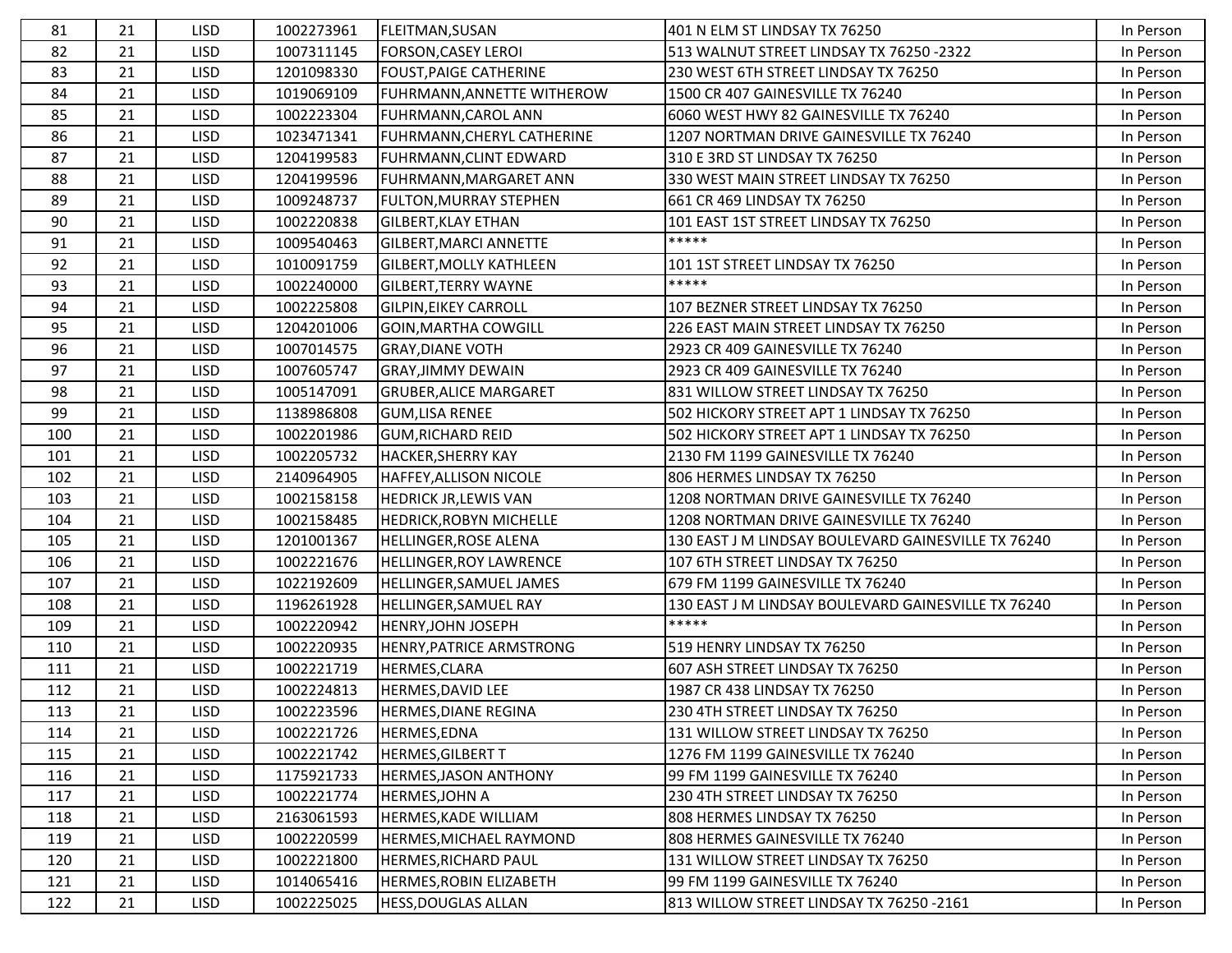| 123 | 21 | <b>LISD</b> | 1168335446 | <b>HESS, ERIC JOHN</b>       | 2130 FM 1199 GAINESVILLE TX 76240       | In Person |
|-----|----|-------------|------------|------------------------------|-----------------------------------------|-----------|
| 124 | 21 | <b>LISD</b> | 1146969439 | <b>HESS, KIMBERLY KAY</b>    | 407 CIRCLE DRIVE LINDSAY TX 76250       | In Person |
| 125 | 21 | <b>LISD</b> | 1004961833 | <b>HESS, LAMBERT JOHN</b>    | 2030 FM 1199 GAINESVILLE TX 76240       | In Person |
| 126 | 21 | <b>LISD</b> | 1002222707 | <b>HESS, LILLIAN FISHER</b>  | 2228 FM 1199 GAINESVILLE TX 76240       | In Person |
| 127 | 21 | <b>LISD</b> | 1002225039 | <b>HESS, NATALIE SUE</b>     | 813 WILLOW STREET LINDSAY TX 76250      | In Person |
| 128 | 21 | <b>LISD</b> | 1002221844 | <b>HESS, PAUL JOHN</b>       | 2228 FM 1199 LINDSAY TX 76250           | In Person |
| 129 | 21 | <b>LISD</b> | 1002216272 | <b>HESS, RUDY PAUL</b>       | 407 CIRCLE DRIVE LINDSAY TX 76250       | In Person |
| 130 | 21 | <b>LISD</b> | 1006957446 | HESS, SANDY ANN              | 2030 FM 1199 GAINESVILLE TX 76240       | In Person |
| 131 | 21 | <b>LISD</b> | 1002184666 | <b>HESS, STACEY LAMBERT</b>  | 203 E 6TH STREET LINDSAY TX 76250       | In Person |
| 132 | 21 | <b>LISD</b> | 1002221871 | HOBERER, JOHN RICHARD        | 301 6TH STREET LINDSAY TX 76250         | In Person |
| 133 | 21 | <b>LISD</b> | 1002223890 | HOBERER, PAMELA HILDA        | 1354 CR 405 GAINESVILLE TX 76240        | In Person |
| 134 | 21 | <b>LISD</b> | 1012955681 | HOBERER, THOMAS ROY          | 1354 CR 405 GAINESVILLE TX 76240        | In Person |
| 135 | 21 | <b>LISD</b> | 1128738414 | HOGAN, DONALD LYNN           | 802 HERMES LINDSAY TX 76250             | In Person |
| 136 | 21 | <b>LISD</b> | 1002219750 | <b>HUCHTON, TRAVIS L</b>     | 218 CR 439 LINDSAY TX 76250             | In Person |
| 137 | 21 | <b>LISD</b> | 1002223225 | HUNDT, CHRISTOPHER JOSEPH    | 500 CR 407 GAINESVILLE TX 76240         | In Person |
| 138 | 21 | <b>LISD</b> | 1002224570 | HUNDT, SHELLY MARIE          | 500 CR 407 GAINESVILLE TX 76240         | In Person |
| 139 | 21 | <b>LISD</b> | 1025023504 | HUNT, BARBARA KENNEDY        | 115 CIRCLE DRIVE WEST LINDSAY TX 76250  | In Person |
| 140 | 21 | <b>LISD</b> | 1002240322 | <b>HUNT, TROY PATRICK</b>    | 115 CIRCLE DRIVE WEST LINDSAY TX 76250  | In Person |
| 141 | 21 | <b>LISD</b> | 1002223755 | JOHNSON-PARKHILL, MONICA LEE | 217 4TH STREET LINDSAY TX 76250         | In Person |
| 142 | 21 | <b>LISD</b> | 1024062246 | JOHNSON-SPENCE, JENNIFER LEE | 203 BEZNER STREET LINDSAY TX 76250      | In Person |
| 143 | 21 | <b>LISD</b> | 1002220198 | KASPAREK, JOHN DOMINIC       | 2485 CR 409 GAINESVILLE TX 76240        | In Person |
| 144 | 21 | <b>LISD</b> | 1002220180 | <b>KASPAREK, PEGGY ANN</b>   | 2485 CR 409 GAINESVILLE TX 76240        | In Person |
| 145 | 21 | <b>LISD</b> | 1007231466 | KIESEL, BRANDON PAUL         | 405 NORTH MAPLE STREET LINDSAY TX 76250 | In Person |
| 146 | 21 | <b>LISD</b> | 1049219984 | KIESEL, JENNIFER ANN         | 405 NORTH MAPLE STREET LINDSAY TX 76250 | In Person |
| 147 | 21 | <b>LISD</b> | 1013878273 | KLEMENT,REGINALD VAUGHN      | 855 CR 438 LINDSAY TX 76250 -3027       | In Person |
| 148 | 21 | <b>LISD</b> | 1015071795 | <b>KREBS, AUSTIN TYLER</b>   | 403 2ND STREET LINDSAY TX 76250         | In Person |
| 149 | 21 | <b>LISD</b> | 1011570473 | <b>KREBS, GREGG JOSEPH</b>   | 515 KATIE STREET LINDSAY TX 76250       | In Person |
| 150 | 21 | <b>LISD</b> | 1002239136 | LAUX, MONICA MOSMAN          | 3792 FM 1199 GAINESVILLE TX 76240       | In Person |
| 151 | 21 | <b>LISD</b> | 1196846056 | LAVENDER, AMBER RENAE        | 65 CR 466 GAINESVILLE TX 76240          | In Person |
| 152 | 21 | <b>LISD</b> | 1018891335 | LAVENDER, JAMES RAY          | 65 CR 466 GAINESVILLE TX 76240          | In Person |
| 153 | 21 | <b>LISD</b> | 1002221994 | LUTKENHAUS, KATHLEEN ANN     | 304 NORTH PECAN STREET LINDSAY TX 76250 | In Person |
| 154 | 21 | <b>LISD</b> | 1002222004 | LUTKENHAUS, WALTER JOSEPH    | 304 NORTH PECAN STREET LINDSAY TX 76250 | In Person |
| 155 | 21 | <b>LISD</b> | 1002157988 | MASSENGALE, SANDRA ANN       | 75 CR 439 LINDSAY TX 76250              | In Person |
| 156 | 21 | <b>LISD</b> | 1002225278 | MENZIE, CARRIE MARIE         | 122 2ND STREET LINDSAY TX 76250         | In Person |
| 157 | 21 | <b>LISD</b> | 1195191822 | MENZIE, MARK JOSEPH          | 122 2ND STREET LINDSAY TX 76250         | In Person |
| 158 | 21 | <b>LISD</b> | 1002224365 | METZLER, CHRISTINE           | 1364 FM 1200 GAINESVILLE TX 76240       | In Person |
| 159 | 21 | <b>LISD</b> | 1002273855 | METZLER, DONALD LEROY        | 231 EAST 6TH STREET LINDSAY TX 76250    | In Person |
| 160 | 21 | <b>LISD</b> | 1002224035 | METZLER, JAMES ALBERT        | 1364 FM 1200 GAINESVILLE TX 76240       | In Person |
| 161 | 21 | <b>LISD</b> | 1002225060 | METZLER, JULEEN RUEL         | 1103 NORTMAN DRIVE GAINESVILLE TX 76240 | In Person |
| 162 | 21 | <b>LISD</b> | 1002223819 | METZLER, PHILLIP FRANK       | 1103 NORTMAN DRIVE GAINESVILLE TX 76240 | In Person |
| 163 | 21 | <b>LISD</b> | 1002220394 | METZLER, TERESA MARIE        | 231 EAST 6TH STREET LINDSAY TX 76250    | In Person |
| 164 | 21 | <b>LISD</b> | 1158205746 | MIDDLEBROOKS, ROBERT LEE     | 206 7TH STREET LINDSAY TX 76250         | In Person |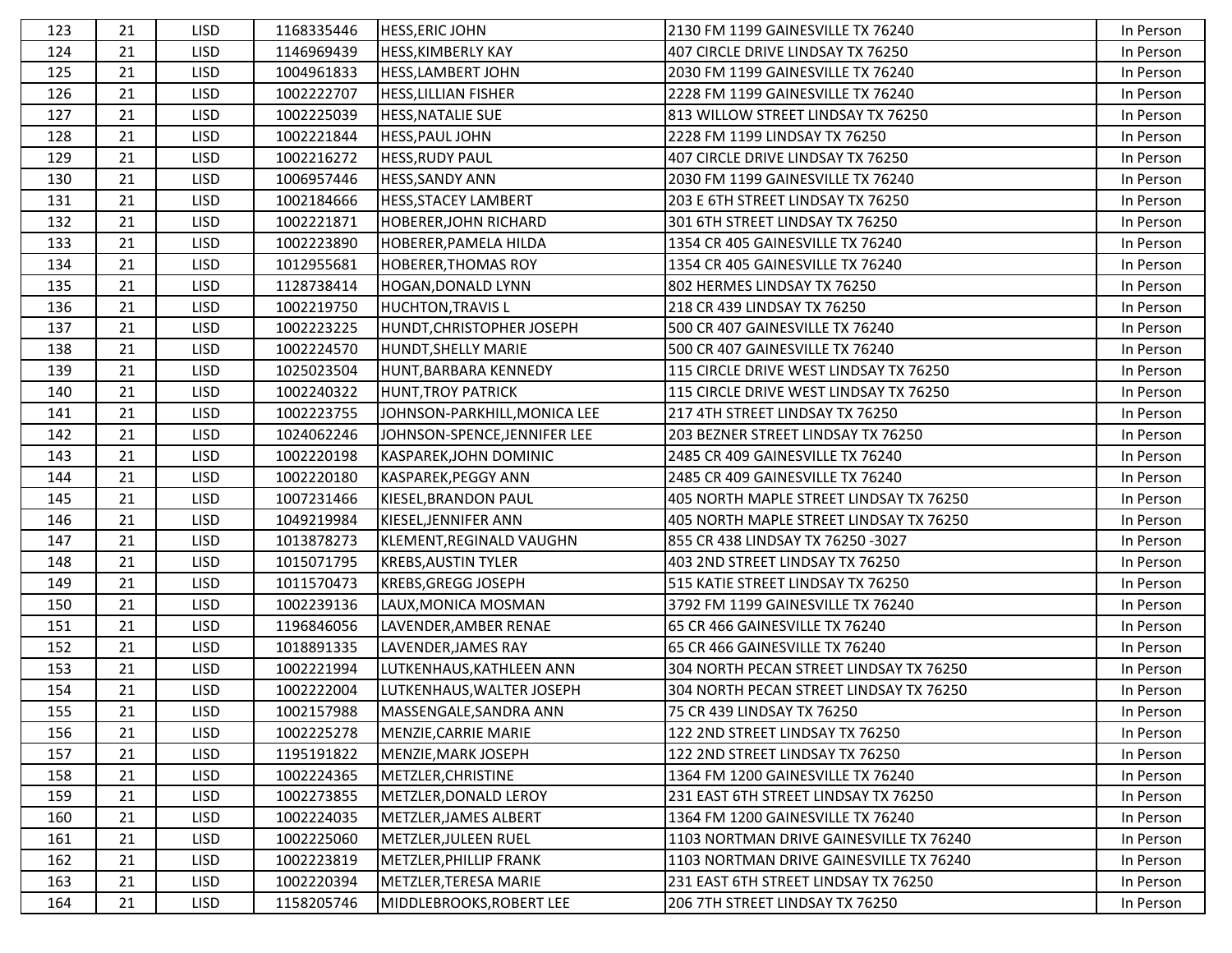| 165 | 21 | LISD.       | 1002222898 | <b>MYRICK, JAMES THOMAS</b>      | 401 9TH STREET LINDSAY TX 76250         | In Person |
|-----|----|-------------|------------|----------------------------------|-----------------------------------------|-----------|
| 166 | 21 | <b>LISD</b> | 1002220271 | NEIDHARDT, JAMES WILLIAM         | 213 1ST STREET LINDSAY TX 76250         | In Person |
| 167 | 21 | <b>LISD</b> | 1148709557 | NEU, CRAIG J                     | 100 CIRCLE DRIVE WEST LINDSAY TX 76250  | In Person |
| 168 | 21 | <b>LISD</b> | 1089482376 | NEU, DENISE ANN                  | 100 CIRCLE DRIVE WEST LINDSAY TX 76250  | In Person |
| 169 | 21 | <b>LISD</b> | 1002222912 | <b>NEU, REBECCA LYNN</b>         | 980 CR 404 GAINESVILLE TX 76240         | In Person |
| 170 | 21 | <b>LISD</b> | 1002222965 | NEU, RONALD WILLIAM              | 980 CR 404 GAINESVILLE TX 76240         | In Person |
| 171 | 21 | <b>LISD</b> | 1168999827 | NEU, SCOTT WILLIAM               | 313 WEST MAIN STREET LINDSAY TX 76250   | In Person |
| 172 | 21 | <b>LISD</b> | 1002225018 | NEUSCH, JAMES ANTHONY            | 670 CR 405 GAINESVILLE TX 76240         | In Person |
| 173 | 21 | <b>LISD</b> | 1002224527 | NEUSCH, LAURA JEAN               | 670 CR 405 GAINESVILLE TX 76240         | In Person |
| 174 | 21 | <b>LISD</b> | 2183741360 | NEUSCH, SHAWNA ELISE             | 670 CR 405 GAINESVILLE TX 76240         | In Person |
| 175 | 21 | <b>LISD</b> | 1002223124 | NOGGLER, VIRGINIA M              | 318 MAIN STREET LINDSAY TX 76250        | In Person |
| 176 | 21 | <b>LISD</b> | 1002220903 | NORTMAN, DANNY JOE               | 402 HICKORY STREET LINDSAY TX 76250     | In Person |
| 177 | 21 | <b>LISD</b> | 1002224734 | OTT, JAMES ROBERT                | 1094 FM 1199 GAINESVILLE TX 76240       | In Person |
| 178 | 21 | <b>LISD</b> | 1002273935 | <b>OTTO, JANE MARIE</b>          | 231 NORTH PECAN STREET LINDSAY TX 76250 | In Person |
| 179 | 21 | <b>LISD</b> | 1002223888 | OTTO, MICHAEL JOHN               | 231 NORTH PECAN STREET LINDSAY TX 76250 | In Person |
| 180 | 21 | <b>LISD</b> | 1002225311 | <b>OTTO, SANDRA KAY</b>          | 404 4TH STREET LINDSAY TX 76250         | In Person |
| 181 | 21 | <b>LISD</b> | 1002222234 | OWEN, DOLORES ANN                | 982 CR 404 GAINESVILLE TX 76240         | In Person |
| 182 | 21 | <b>LISD</b> | 1002222223 | OWEN, HAROLD RAY                 | 982 CR 404 GAINESVILLE TX 76240         | In Person |
| 183 | 21 | <b>LISD</b> | 1002252715 | PARKHILL, JASON NELSON           | 301 HICKORY STREET LINDSAY TX 76250     | In Person |
| 184 | 21 | <b>LISD</b> | 1002225330 | PARKHILL, MICHAEL WAYNE          | 217 4TH STREET LINDSAY TX 76250         | In Person |
| 185 | 21 | <b>LISD</b> | 1023436547 | PARKHILL,SAMANTHA SUE            | 301 HICKORY STREET LINDSAY TX 76250     | In Person |
| 186 | 21 | <b>LISD</b> | 1002220216 | PEARSON, MARY KUPPER             | 103 E 1ST STREET LINDSAY TX 76250       | In Person |
| 187 | 21 | <b>LISD</b> | 1002220228 | PEARSON, WILLIAM THOMAS          | 103 EAST 1ST STREET LINDSAY TX 76250    | In Person |
| 188 | 21 | <b>LISD</b> | 1208920514 | PEREZ, JULIE ANN                 | 3522 CR 438 LINDSAY TX 76250            | In Person |
| 189 | 21 | <b>LISD</b> | 1002198899 | POPP, JENNIFER ANN               | 3396 FM 1200 GAINESVILLE TX 76240       | In Person |
| 190 | 21 | <b>LISD</b> | 1002223729 | REED, DONNA ARENDT               | 106 WEST 7TH STREET LINDSAY TX 76250    | In Person |
| 191 | 21 | <b>LISD</b> | 1002223738 | <b>REED, RONALD WAYNE</b>        | 106 WEST 7TH STREET LINDSAY TX 76250    | In Person |
| 192 | 21 | <b>LISD</b> | 1149310299 | <b>REITER, KIMBERLY MARIE</b>    | 5862 FM 1199 GAINESVILLE TX 76240 -1373 | In Person |
| 193 | 21 | <b>LISD</b> | 2190578551 | REITER, KRISTEN MARIE            | 900 HICKORY STREET LINDSAY TX 76250     | In Person |
| 194 | 21 | <b>LISD</b> | 1008987124 | <b>REITER, LLOYD JOSEPH</b>      | 199 CR 466 GAINESVILLE TX 76240         | In Person |
| 195 | 21 | <b>LISD</b> | 1008987111 | <b>REITER, MARY LOUISE</b>       | 199 CR 466 GAINESVILLE TX 76240         | In Person |
| 196 | 21 | <b>LISD</b> | 1151201526 | RINNER, EMILY CATHERINE          | 1873 CR 438 LINDSAY TX 76250            | In Person |
| 197 | 21 | <b>LISD</b> | 1001596742 | RINNER, JEREMY LAYNE             | 1873 CR 438 LINDSAY TX 76250            | In Person |
| 198 | 21 | <b>LISD</b> | 1002220506 | ROHMER, DONNA MARIE              | 512 HENRY STREET LINDSAY TX 76250       | In Person |
| 199 | 21 | <b>LISD</b> | 1002220151 | SANDMANN, EDWARD JOHN            | 124 1ST STREET LINDSAY TX 76250         | In Person |
| 200 | 21 | <b>LISD</b> | 1002223622 | <b>SCHULLY, DANIEL LEE</b>       | 903 WILLOW STREET LINDSAY TX 76250      | In Person |
| 201 | 21 | <b>LISD</b> | 1002223633 | <b>SCHULLY, PATRICIA FRANCES</b> | 903 WILLOW STREET LINDSAY TX 76250      | In Person |
| 202 | 21 | <b>LISD</b> | 1002223971 | <b>SCHULLY, PATRICK DANIEL</b>   | 1777 CR 438 LINDSAY TX 76250            | In Person |
| 203 | 21 | <b>LISD</b> | 1002165509 | <b>SCHUMACHER, ALICE ANN</b>     | 2123 CR 446 GAINESVILLE TX 76240        | In Person |
| 204 | 21 | <b>LISD</b> | 1002166863 | SCHUMACHER, CHARLES EDWARD       | 2123 CR 446 GAINESVILLE TX 76240        | In Person |
| 205 | 21 | <b>LISD</b> | 1011923180 | SCHUMACHER, TRACY CAMP           | 224 N ELM ST LINDSAY TX 76250           | In Person |
| 206 | 21 | <b>LISD</b> | 1015062700 | SEBADE, MARILYN FIELDS           | 202 HILLSIDE LANE LINDSAY TX 76250      | In Person |